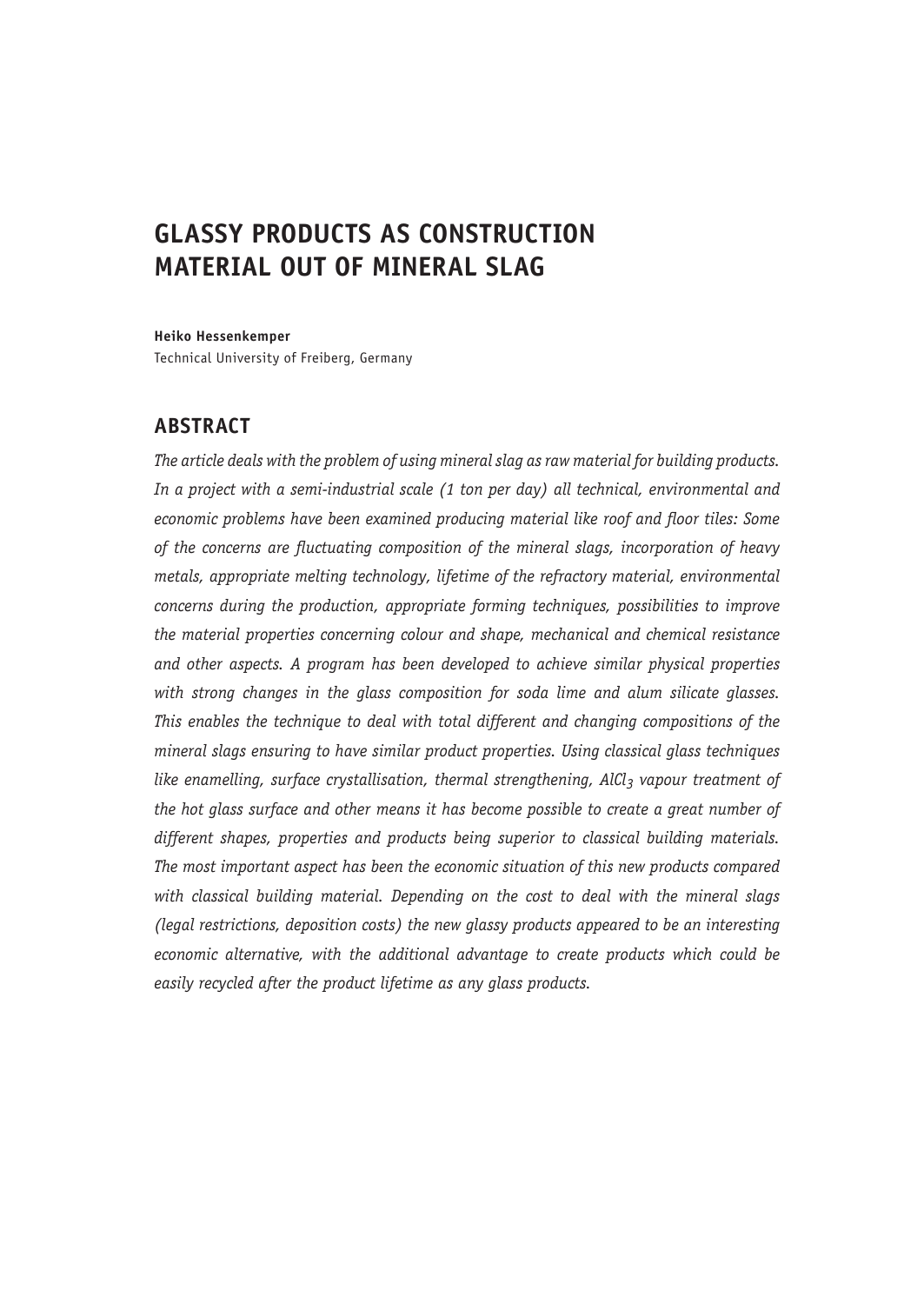# **INTRODUCTION**

Most of industrial activities result in the end in mineral slag. Because of increasing problems concerning the deposition the use as raw material for new products becomes more and more interesting. Due to the huge mass of mineral slag being produced every year it is necessary to find a market which is able to absorb at least some parts of this material. Only the building industry seems suitable. The aim of the project was the identification and the solution of technical and economical problems in using mineral slags as raw material for the production of glassy construction materials. In contrary to other building materials it was clear from the beginning that this new material could be 100% recycled, which will be a decisive advantage of the technology.

# **METHODOLOGY**

Beside laboratory tests in a semi-industrial scale project (1 ton per day) all technical, environmental and economic problems have been studied concerning the producing of building materials like roof and floor tiles: Some of the concerns are:

- • Fluctuating composition of the mineral slag
- • Incorporation of heavy metals
- • Appropriate melting technology
- • Lifetime of the refractory material
- • Environmental concerns during the production
- • Appropriate forming techniques
- • Possibilities to improve the material properties concerning colour and shape, mechanical and chemical resistance and other aspects.

A program has been developed [1] to achieve similar physical properties with strong changes in the glass composition for soda lime and alum silicate glasses. This enables the technique to deal with total different and changing compositions of the mineral slag's ensuring to have similar product properties. In Figure 1 and Table 1 some results are shown. A wide range of similar properties with total different glass compositions are possible. This tool enables the producer to choose from a wide range of different slag those with the most promising technical and economic potentials from different industries.

| Glass composition in wt.-% |                  |           |     |                 |                |        | Glass properties                                                       |                                                                     |                              |                                                             |
|----------------------------|------------------|-----------|-----|-----------------|----------------|--------|------------------------------------------------------------------------|---------------------------------------------------------------------|------------------------------|-------------------------------------------------------------|
| Glass<br>No.               | SiO <sub>2</sub> | $Al_2O_3$ | CaO | Mg <sub>0</sub> | Fe20,          | Alkali | Expansion<br>coefficient<br>$\alpha$ *10 <sup>-6</sup> K <sup>-1</sup> | Transformation<br>temperature<br>$T_{\scriptscriptstyle\rm G}$ [°C] | density $\rho$<br>$[g/cm^3]$ | Liquidus<br>temperature<br>$\mathsf{T}_{\mathsf{Liq}}$ [°C] |
| 1                          | 46               | 21        | 23  | $\overline{c}$  | 2              | 6      | 7.02                                                                   | 696                                                                 | 2.74                         | 1232                                                        |
| 2                          | 61               | 10        | 18  | 3               | 3              | 5      | 7.07                                                                   | 662                                                                 | 2.65                         | 1230                                                        |
| 3                          | 44               | 23        | 22  | $\overline{c}$  | $\overline{c}$ | 7      | 7.12                                                                   | 688                                                                 | 2.74                         | 1192                                                        |
| 4                          | 49               | 15        | 19  | 7               | 5              | 5      | 6.91                                                                   | 674                                                                 | 2.78                         | 1236                                                        |
| 5                          | 45               | 16        | 18  | 9               | 6              | 6      | 7.14                                                                   | 662                                                                 | 2.83                         | 1257                                                        |
| 6                          | 46               | 19        | 15  | 3               | 10             | 7      | 7.22                                                                   | 655                                                                 | 2.82                         | 1220                                                        |
| 7                          | 53               | 15        | 17  | 8               | 2              | 5      | 7.19                                                                   | 677                                                                 | 2.72                         | 1249                                                        |

Table 1: Examples for chosen properties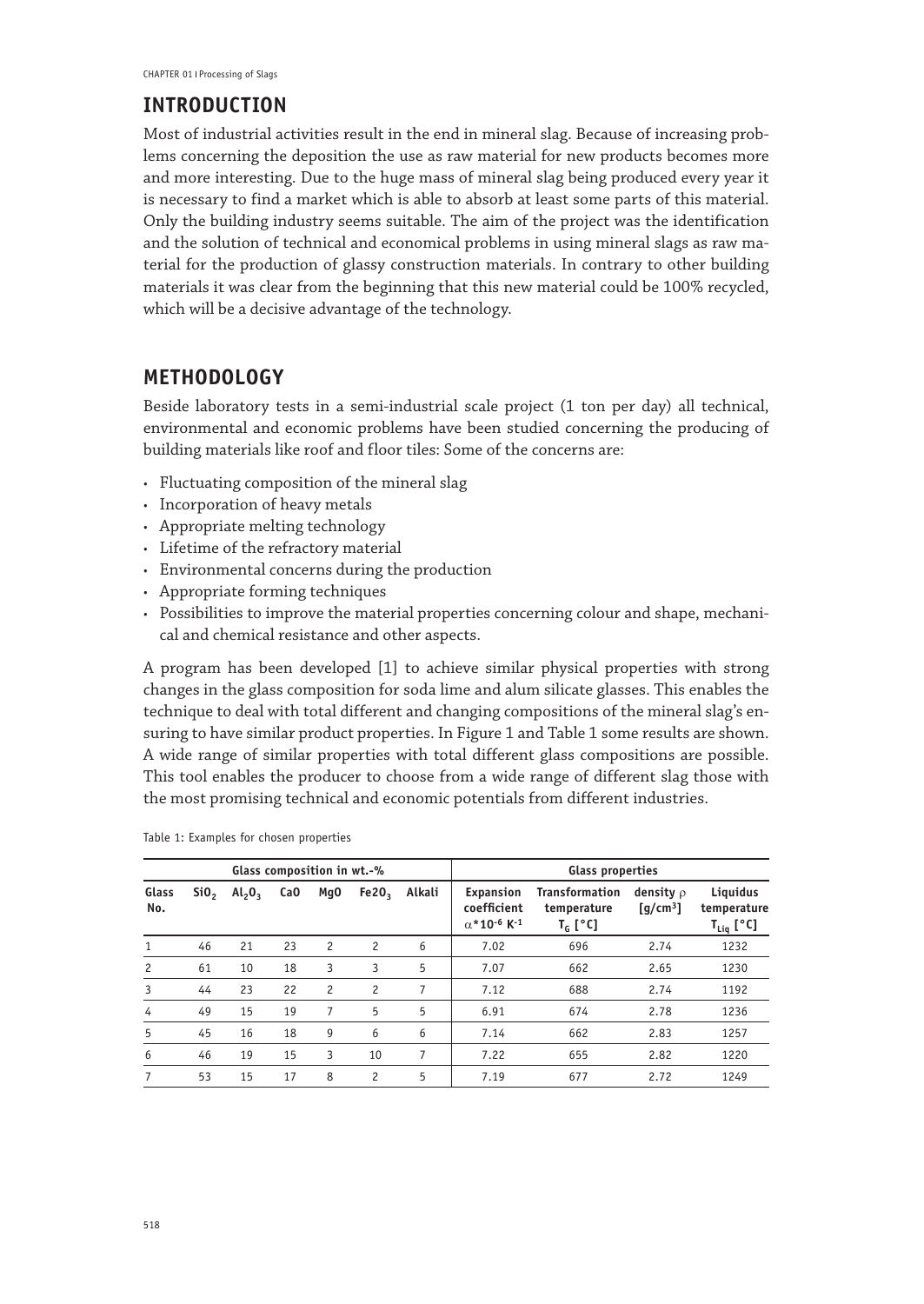

Figure 1: Similar properties with changing composition

Another problem is the changing slag compositions every day in the same raw material. Here a fine tuning is necessary as shown in Figure 2. The online viscosimeter being developed for glass industry, measured very precise any viscosity changes. These changes are linked with varying compositions and these effects the properties. Keeping the viscosity stable by adding network formers like  $SiO<sub>2</sub>$  for example from the casting industry, the properties will be stabilised.



- At huge variations in the chemical composition of the slags, e.g. at changing slag  $\blacktriangleright$ supplier, a new optimal glass composition is calculated.
- Smaller variations within the process can be acquired with the online viscosimetry  $\blacktriangleright$ and can be evened by an addition of network formers or a temperature regulation.

Figure 2: Concept for dealing with changing raw material composition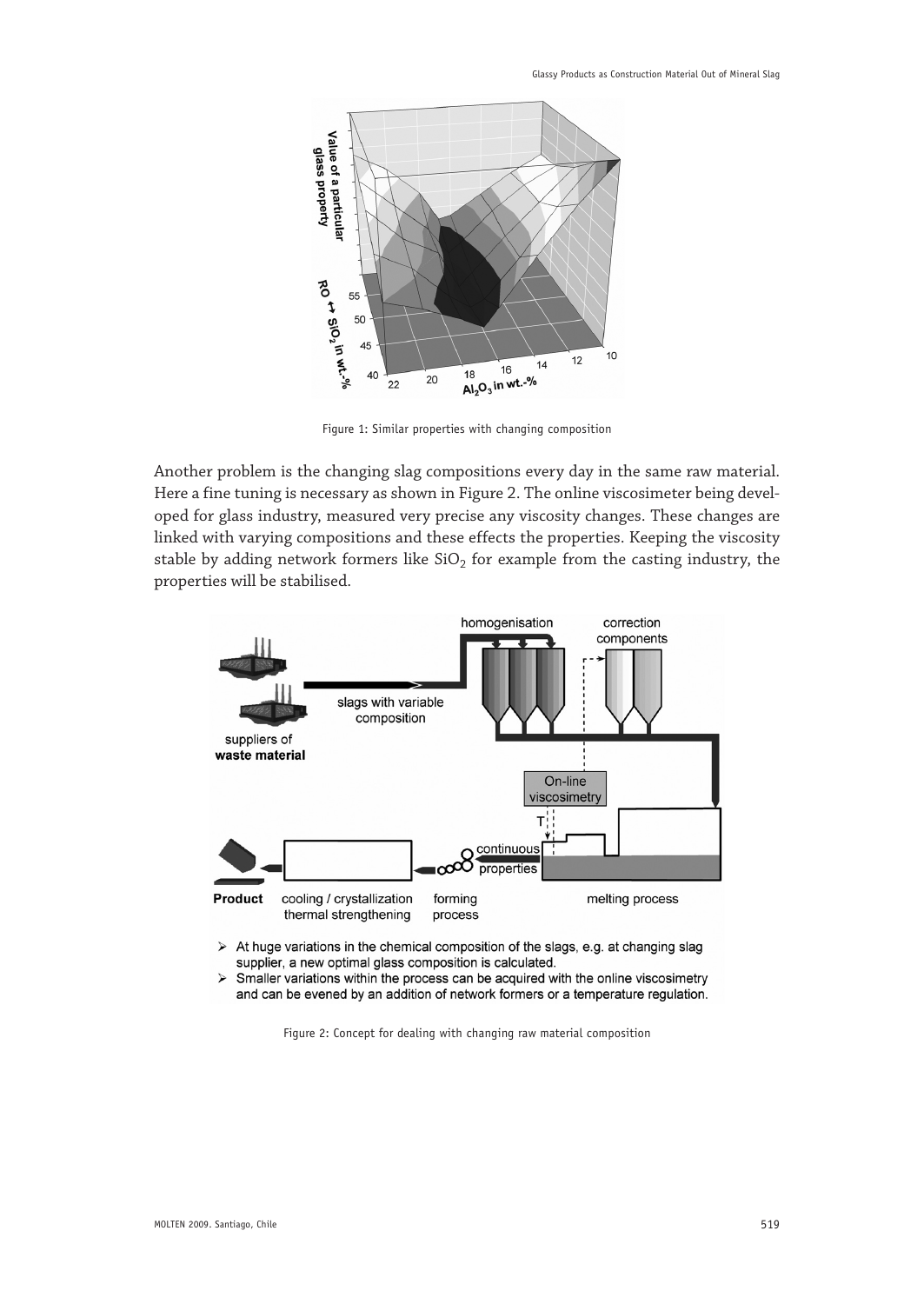# **RESULTS AND DISCUSSION**

*Melting*: Out of our laboratory tests and the trials with the semi-industrial furnace we reached the following results:

- • Every slag is carrying one or more heavy metal(s). The use of this raw material creating new building materials is linked to the question if these contamination is incorporated in the glassy products in a secure way while being attacked for instance by water or humidity. Following certain test procedures (water attack 90°C for one hour with  $CO<sub>2</sub>$ enriched water: Glass created from slag taken from a thermal waste treatment factory, enriched with 1.5 weight % each Pb and Cd) it was not possible to detect heavy metal in the eluate unless the glass was grinded to dimensions less than 60 μm.
- • Different slags have been used. They differed in chemical and phase composition. Examples from different industries are shown in Figure 3. The pull rate of the furnace was strongly dependant from these properties. Similar composition but more already glassy slag enables in this small furnace a pull rate of nearly  $4 \text{ tons/m}^2$  and day, which is a good value for the glass production in big furnaces. Another problem was the heat transfer. With high iron content the melt has a bad heat transfer by radiation. All electric furnaces are too expensive. In addition a high gas, especially sulphur content could be detected. The solution has been a furnace construction with a partly thin layer melting technique, partly electrical and partly classical fossil heated, oxygen bubbler systems and other details. The lifetime of the refractory was another concern due to the aggressive slag melt. After extensive tests an optimal refractory material in contact with the melt was found, chromium based, which enabled a continuous run of a furnace for a minimum period of four years.



Figure 3: Characterisation of the used slags

*Forming*: Concerning the forming process the classical rolling technique has been chosen for cost reason. At the same time a great number of different techniques could be added to create different properties and shapes of the new product. Using classical glass techniques like enamelling, surface crystallisation, thermal strengthening, AlCl<sub>3</sub> vapour treatment of the hot glass surface and other means it has become possible to create a great number of different properties and products. These effects are shown in Figure 4 and 5.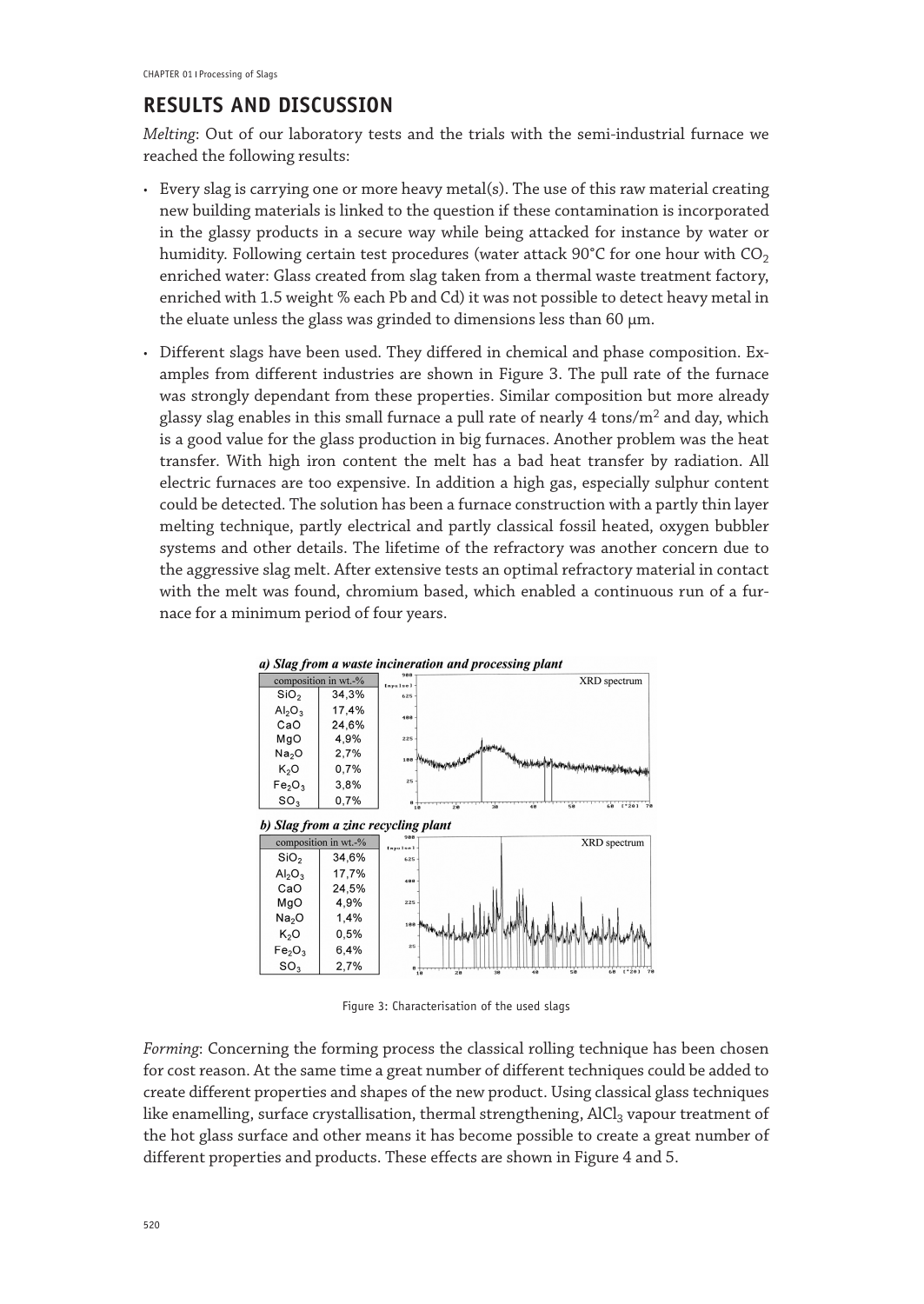

Figure 4: Forming process



Figure 5: Products made from mineral slags

## **CONCLUSIONS**

The developed concept has proved of value. The main problems that result form the usage of mineral slags can be solved with this technology:

- $\cdot$  Acceptable melting rate, whereas the crystallisation grade of the slags has a considerable influence
- • Fast degassing of the melt already in the smelting area
- • Combination of fossil heating and electrical boosting is very suitable
- Materials with a high chromium content have a sufficient corrosion resistance
- • Partial crystallisation by thermal post-treatment is possible
- • Rolling is suitable for the fabrication of glass plates
- • By the coating with glass enamel the properties of the product can be affected manifold
- • Many colours, shapes and effects are possible.

The most important aspect has been the economic situation of this new products compared with classical building material. Depending on the cost to deal with the mineral slags (legal restrictions, deposition costs) the new glassy products appeared to be an interesting economic alternative, which has been demonstrated in a business model. The economic perspective is bright especially due to the fact that mainly square meters between normal building materials and the new glassy products have to be compared and not tons, because even improved properties compared to classical building material could be achieved with strong decreased weight. Last but not least: After the lifetime cycle of this material, which is much longer than the normal material, it could be recycled as